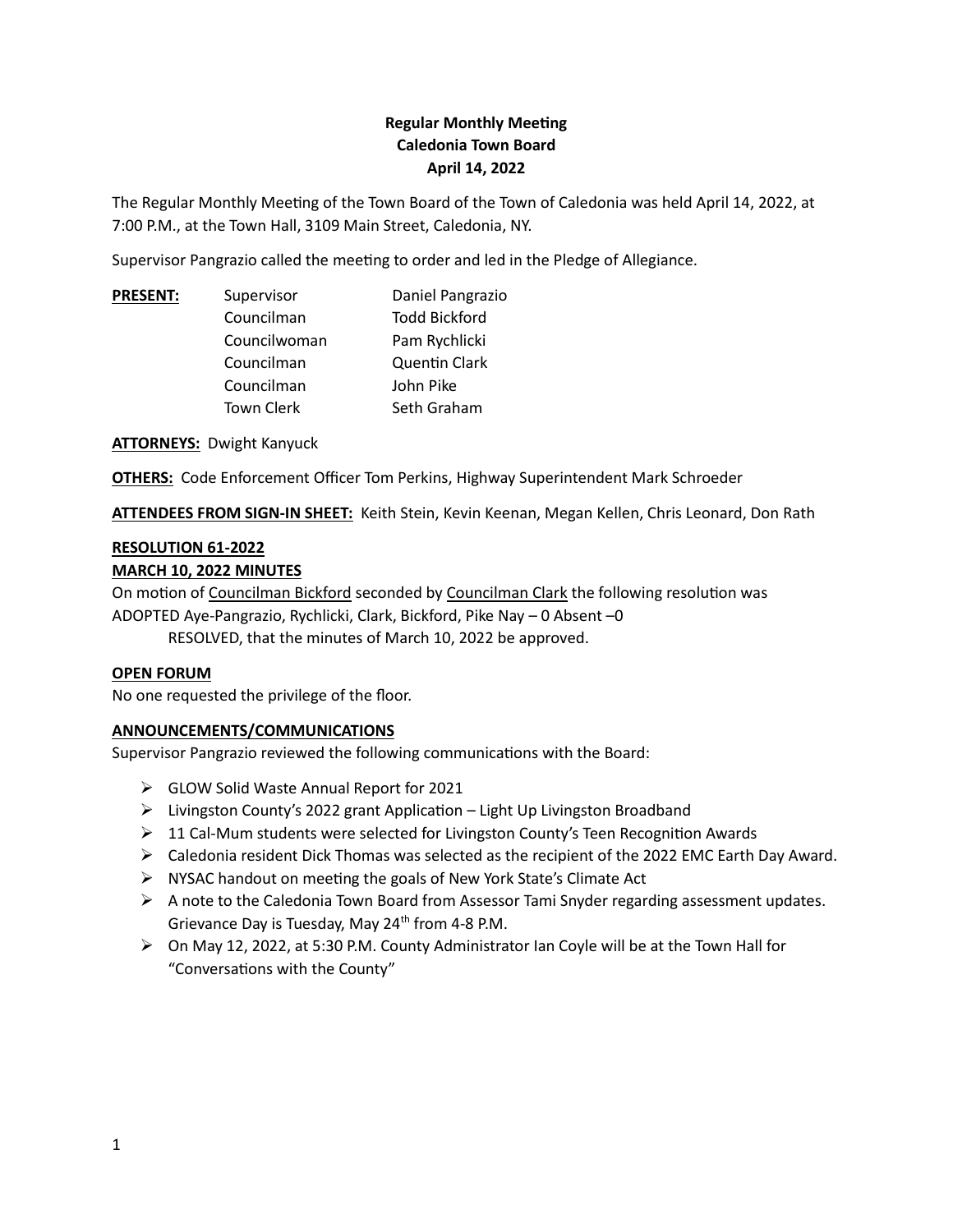# **DEPARTMENTS/COMMITTEES**

### **CODE ENFORCEMENT OFFICER – TOM PERKINS**

Code Enforcement Officer Tom Perkins updated the Board on the following items:

- $\triangleright$  Revoked 2 Certificates of Occupancy on James Doyle Drive. The bank has taken over the properties.
- $\triangleright$  Sent a violation notice to person operating an automotive business on Callan Rd
- $\triangleright$  The foundation for the warehouse on River Rd is complete.

#### **PLANNING BOARD – PAM RYCHLICKI**

Councilwoman Rychlicki updated the Board that she was unable to attend the Planning Board meeting this month, however, the board is still working with Dimension Solar on their project.

#### **BUILDINGS/GROUNDS**

#### **DON RATH – HEADSTONE REPAIR**

Don Rath spoke to the Board regarding headstone repair. Don doesn't have the help required to do the project but proposed helping to train the Highway employees to do the work. Highway Superintendent agreed to have the highway crew help with the project.

#### **SUPERVISOR PANGRAZIO – PAINTING OF FAÇADE**

Supervisor Pangrazio contacted three commercial painters to paint the façade of the building. Two of the three aren't taking any exterior projects at this time. Stafford Painters will follow up with a quote.

#### **SUPERVISOR PANGRAZIO – OUTSIDE BASEMENT WALLS**

Supervisor Pangrazio updated the Board that he plans to meet with Dave Steele about repairing the outside basement walls at the Town Hall.

#### **HIGHWAY DEPARTMENT – MARK SCHRODER**

Highway Superintendent Mark Schroeder updated the Board on the projects that the Highway Department has been working on over the past month. They include:

- $\triangleright$  Received 3 quotes for the fire alarm system at the Town Barns.
- $\triangleright$  Finished helping the County with work in Livonia and Lima.
- $\triangleright$  The salt barn is full and ready for next winter.
- $\triangleright$  The crew removed the snow fences.
- $\triangleright$  Ordered the pile for the Quarry Rd culvert from Lane Enterprises.

#### **TRAFFIC SAFETY – MARK SCHROEDER**

Highway Superintendent Mark Schroeder updated the Board that he attended the Traffic Safety meeting. There were discussions on lowering the speed limit in Geneseo near the school.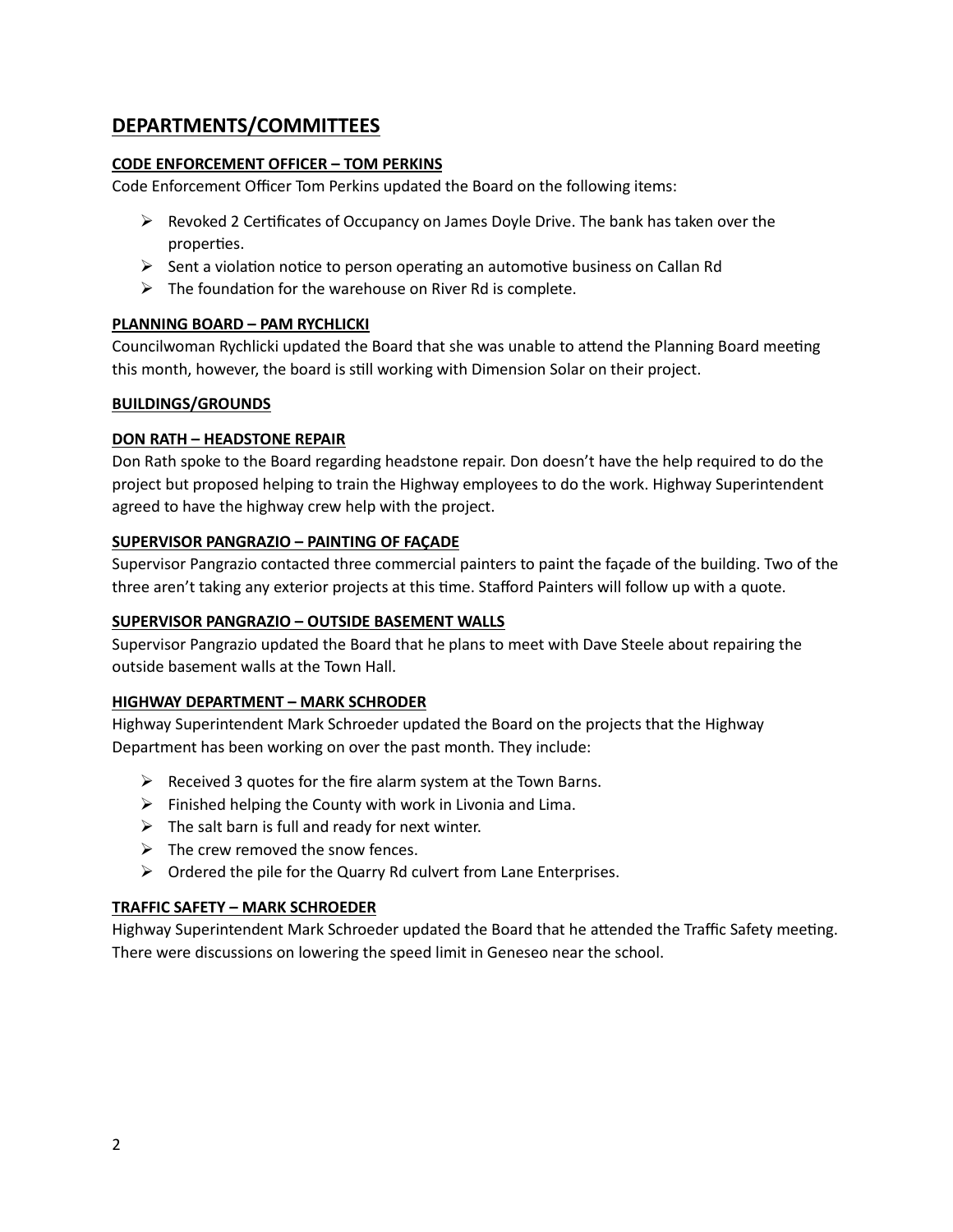#### **TOWN CLERK'S MONTHLY REPORT – MARCH 2022**

| Account#        | <b>Account Description</b>                                     | <b>Fee Description</b>  | Qty                                 | <b>Local Share</b> |
|-----------------|----------------------------------------------------------------|-------------------------|-------------------------------------|--------------------|
| A1255           | Conservation                                                   | Conservation            | 2                                   | 3.76               |
|                 | <b>MISCELLANEOUS</b>                                           | Marriage Certificate    | 4                                   | 40.00              |
|                 |                                                                |                         | Sub-Total:                          | \$43.76            |
| A1603           | MISCELLANEOUS CASH                                             | Death Certificates      | 12                                  | 120.00             |
|                 |                                                                |                         | Sub-Total:                          | \$120.00           |
| A2130           | MISCELLANEOUS CASH                                             | Landfill - \$10.00      | 187                                 | 1,870.00           |
|                 |                                                                |                         | Sub-Total:                          | \$1,870.00         |
| A2544           | Dog Licensing                                                  | Female, Spayed          | 17                                  | 102.00             |
|                 |                                                                | Female, Unspayed        | 2                                   | 24.00              |
|                 |                                                                | Male, Neutered          | 16                                  | 96.00              |
|                 |                                                                | Male, Unneutered        | 2                                   | 24.00              |
|                 |                                                                | <b>Replacement Tags</b> | 3                                   | 9.00               |
|                 | Late Fee                                                       | Late Fee                | 2                                   | 10.00              |
|                 |                                                                |                         | Sub-Total:                          | \$265.00           |
| B2110           | PLANNING/ZONING                                                | <b>Building Permits</b> | 3                                   | 114.00             |
|                 |                                                                |                         | Sub-Total:                          | \$114.00           |
|                 |                                                                |                         | <b>Total Local Shares Remitted:</b> | \$2,412.76         |
| Amount paid to: |                                                                |                         |                                     | 45.00              |
| Amount paid to: |                                                                |                         |                                     | 51.24              |
|                 | \$2,509.00<br><b>Total State, County &amp; Local Revenues:</b> |                         | <b>Total Non-Local Revenues:</b>    | \$96.24            |

#### **RESOLUTION 62-2022**

#### **CLERK'S REPORT**

On motion of Councilman Clark seconded by Councilman Pike the following resolution was ADOPTED Aye-Pangrazio, Rychlicki, Clark, Bickford, Pike Nay – 0 Absent –0 RESOLVED, that the Clerk's monthly report is approved as presented.

# **OLD BUSINESS**

# **DISCUSSION OF CAPITAL PROJECTS – SUPERVISOR PANGRAZIO**

Supervisor Pangrazio updated the Board that he received a quote from Rochester Colonial to replace the two front doors and install handicap accessible push buttons.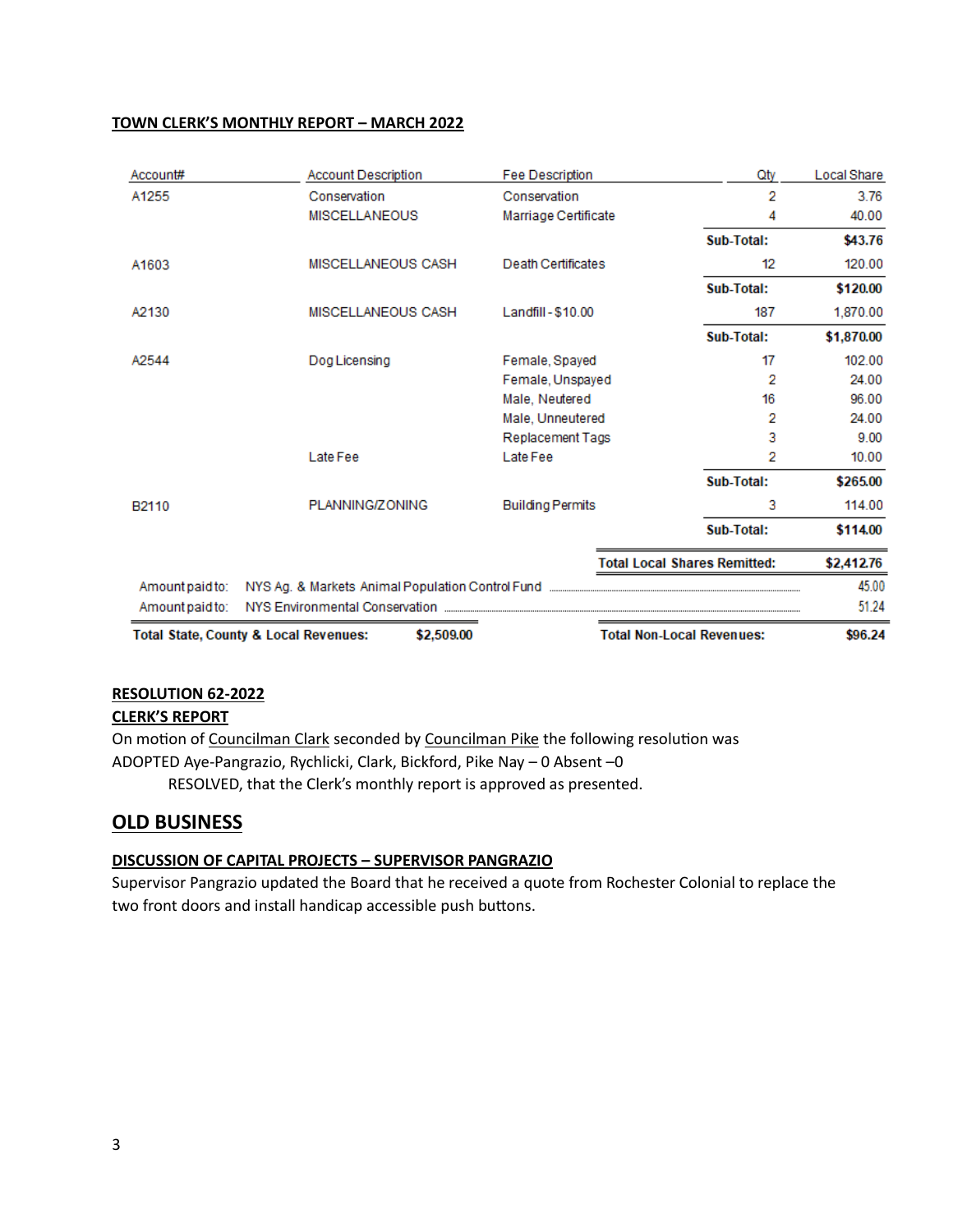#### **2022 TAX COLLECTION REPORT – SETH GRAHAM**

Tax Collector Seth Graham updated the Board that tax collection went great over the past three months and that he has reconciled with Livingston County.

| TAX WARRANT FOR 2022                                                                                                                                                                                                                  | S   | 3.577.962.98 |  |
|---------------------------------------------------------------------------------------------------------------------------------------------------------------------------------------------------------------------------------------|-----|--------------|--|
| TOTAL SUPERVSOR'S RECEIPTS<br>CHECK #1223 \$427,538.00 - A FUND (GENERAL)<br>CHECK #1224 \$24,165.00 - B FUND (TOWN OUTSIDE).<br>CHECK #1225 \$396,559.00 - DB HIGHWAY FUND (TOWN OUTSIDE)<br>CHECK#1228 \$344.973.00 - FIRE DISTRICT | s   | 1.193.235.00 |  |
| TAXES COLLECTED BY TREASURER                                                                                                                                                                                                          | \$  | 462.472.78   |  |
| ADVANCES MADE BY COLLECTOR TO TREASURER<br>FEBRUARY 7.2022 CHECK #1227 \$800.000.00<br>MARCH 1, 2022 CHECK #1230 \$500,000.00                                                                                                         | \$  | 1.300.000.00 |  |
| TAX ROLL ADJUSTMENTS                                                                                                                                                                                                                  | ŝ   | 784.32       |  |
| RETURNED UNPAID TAXES                                                                                                                                                                                                                 | \$  | 194.009.29   |  |
| TOTAL UNPAID NOTICE PENALTIES (\$2 PER PARCEL) 67 TAX<br><b>BILLS</b>                                                                                                                                                                 | Ŝ   | 124.00       |  |
| CASH SETTLEMENT TO TREASURER - CHECK #1231 APRIL 7, 2022                                                                                                                                                                              | \$  | 427.337.59   |  |
| INTEREST & PENALTIES TURNED OVER TO SUPERVISOR FOR 2022<br>TAX COLLECTION CHECK #1232 APRIL 8, 2022<br>TOWN OF CALEDONIA TAX ROLL RELEASE OF BOND RECEIVED<br>FROM AMY DAVIES. LIVINGSTON COUNTY TREASURER NOT YET<br><b>RECEIVED</b> | \$. | 3.401.10     |  |

# **NEW BUSINESS**

#### **RESOLUTION 63-2022**

#### **AMUSEMENT LICENSE – TRI-COUNTY RACING CLUB LIMEROCK SPEEDWAY 2022**

On motion of Councilman Bickford seconded by Councilman Clark the following resolution was ADOPTED Aye-Pangrazio, Rychlicki, Clark, Bickford, Pike Nay – 0 Absent –0

RESOLVED, that the License for Tri-County Racing Club for Limerock Speedway be approved for the 2022 season. The racing club shall provide a copy of the Racing season schedule that will be on file with Code Enforcement Officer Tom Perkins.

#### **DISCUSSION – SUPERVISOR'S CLERK FUNCTIONS**

Supervisor Pangrazio met with three places to take over the accounting, bookkeeping and payroll and one place will do all of that. EFPR Solutions will charge \$15,570 annually.

#### **RESOLUTION 64-2022**

#### **CONTRACT WITH EFPR SOLUTIONS FOR ACCOUNTING, BOOKKEEPING, PAYROLL, ETC…**

On motion of Councilman Pike seconded by Councilman Bickford the following resolution was ADOPTED Aye-Pangrazio, Rychlicki, Clark, Bickford, Pike Nay – 0 Absent –0

RESOLVED, that the Town of Caledonia will use EFPR Solutions for \$15,570 for accounting, bookkeeping, and payroll services.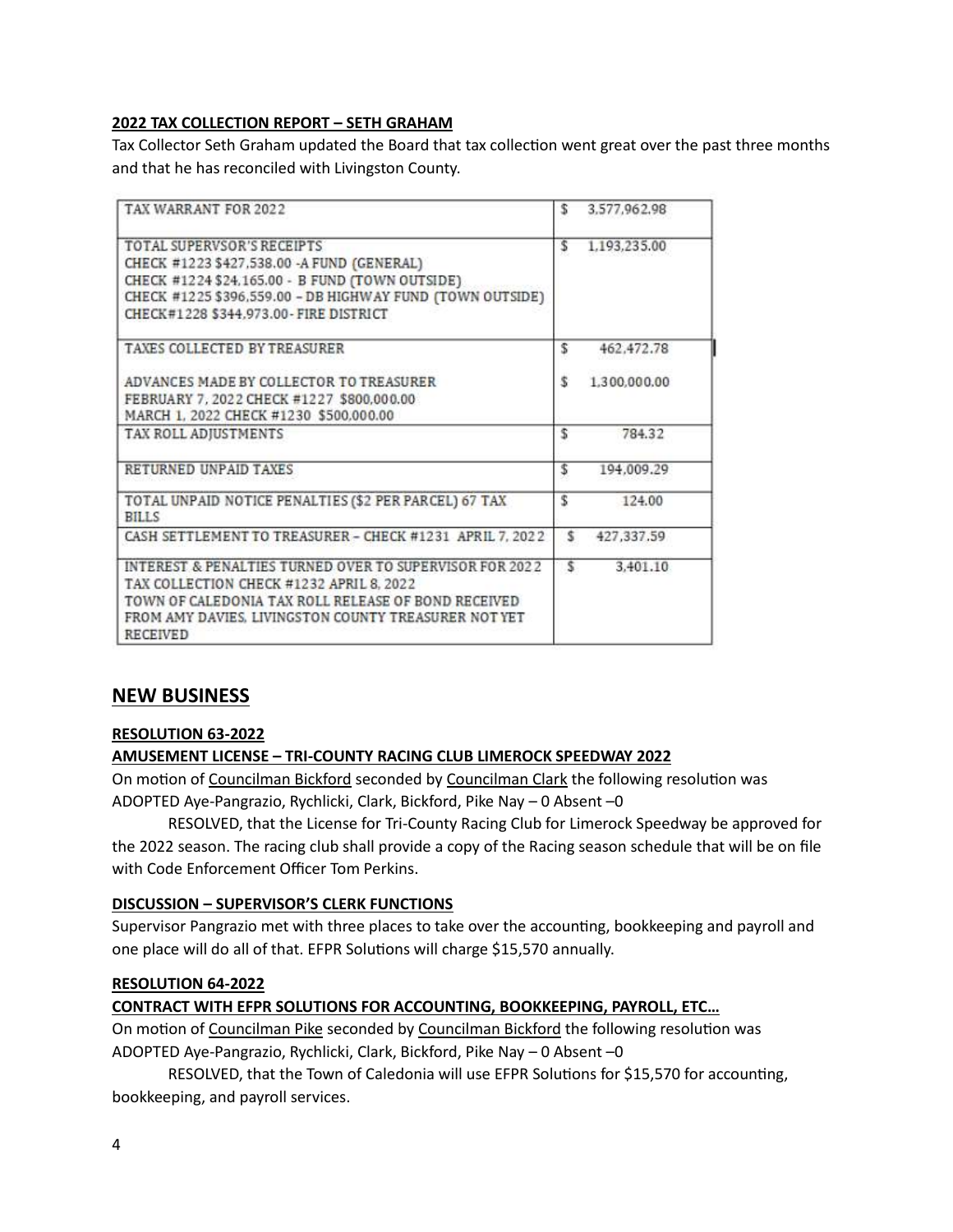#### **RESOLUTION 65-2022**

#### **NYS STANDARD WORKDAY RESOLUTION FOR RETIREMENT**

On motion of Councilman Clark seconded by Councilman Pike the following resolution was ADOPTED Aye-Pangrazio, Rychlicki, Clark, Bickford, Pike Nay – 0 Absent –0

 RESOLVED, that the TOWN OF CALEDONIA hereby establishes the following as standard work days for elected and appointed officials and will report the following days worked to the New York State and Local Employees' Retirement System based on the record of activities maintained and submitted by these officials to the clerk of this body. BE IT FURTHER RESOLVED that the Clerk for the Town of Caledonia is directed to post a certified copy of this resolution for a minimum of thirty days. A certified copy of this resolution and an affidavit of posting shall be filed with the State Comptroller within **45 days of adoption**.

| Title                      | Name                              | Social<br>Security<br><b>Number</b> | <b>Registration</b><br><b>Number</b> | Standard<br><b>Work Day</b><br>(Last 4 Digits) | Term<br><b>Begins/Ends</b> | <b>Participates</b><br>in Employer's<br><b>Time Keeping</b><br>System (Y/N) | Days/Month<br>(based on<br><b>Record of</b><br><b>Activities</b> ) |
|----------------------------|-----------------------------------|-------------------------------------|--------------------------------------|------------------------------------------------|----------------------------|-----------------------------------------------------------------------------|--------------------------------------------------------------------|
| <b>Elected Officials</b>   |                                   |                                     |                                      |                                                |                            |                                                                             |                                                                    |
| Supervisor                 | Daniel Pangrazio                  | XXXX                                | XXXXXX                               | 6                                              | 01/01/22-<br>12/31/23      | Ν                                                                           | 13.28                                                              |
| <b>Town Clerk</b>          | Seth Graham                       | XXXX                                | <b>XXXXXX</b>                        | 6                                              | 01/01/22-<br>12/31/23      | N                                                                           | 21.33                                                              |
| <b>Town Justice</b>        | Mark Riggi                        | XXXX                                | XXXXXX                               | 6                                              | 01/01/22-<br>12-31-25      | N                                                                           | 4.09                                                               |
| <b>Town Justice</b>        | Kyle MacKay                       | XXXX                                | <b>XXXXXX</b>                        | 6                                              | $01/01/22 -$<br>12/31/23   | Ν                                                                           | 1.34                                                               |
| <b>Appointed Officials</b> |                                   |                                     |                                      |                                                |                            |                                                                             |                                                                    |
| Clerk to Supervisor        | Kathryn Raymond                   | XXXX                                | <b>XXXXXX</b>                        | 6                                              | 01/01/22-<br>12/31/22      | Ν                                                                           | 8.17                                                               |
| <b>Court Clerk</b>         | Margaret Donegan                  | XXXX                                | <b>XXXXXX</b>                        | 6                                              | 01/01/22-<br>12/31/22      | N                                                                           | 3.34                                                               |
| Highway<br>Superintendent  | Mark Schroeder                    | XXXX                                | XXXXXX                               | 8                                              | 01/01/22-<br>12/31/22      | N                                                                           | 26.43                                                              |
| Assessor                   | Tami Snyder                       | <b>XXXX</b>                         | <b>XXXXXX</b>                        | 6                                              | 10/01/19-<br>09/30/25      | N                                                                           | 14.00                                                              |
| <b>Town Historian</b>      | Eileen Lafave-<br><b>Bickford</b> | <b>XXXX</b>                         | XXXXXX                               | 6                                              | 01/01/22-<br>12/31/22      | N                                                                           | 3.12                                                               |

|  | THEOFFICIAL'S TERM EXPIRATIOND ATES A RE AS FOLLOWS: |
|--|------------------------------------------------------|

# **RESOLUTION 66-2022**

#### **2022 TAX COLLECTION REPORT**

On motion of Councilman Bickford seconded by Councilman Clark the following resolution was ADOPTED Aye-Pangrazio, Rychlicki, Clark, Bickford, Pike Nay – 0 Absent –0

RESOLVED, that the 2022 Tax Collection Report be accepted as presented.

#### **RESOLUTION 67-2022**

#### **ACCEPT FIRE ALARM BID – VOLNEY MULTIPLEX**

On motion of Councilman Bickford seconded by Councilman Pike the following resolution was ADOPTED Aye-Pangrazio, Rychlicki, Clark, Bickford, Pike Nay – 0 Absent –0

RESOLVED, that the Town accepts the bid for a fire alarm system at the Town Highway Barn for \$11,741.00.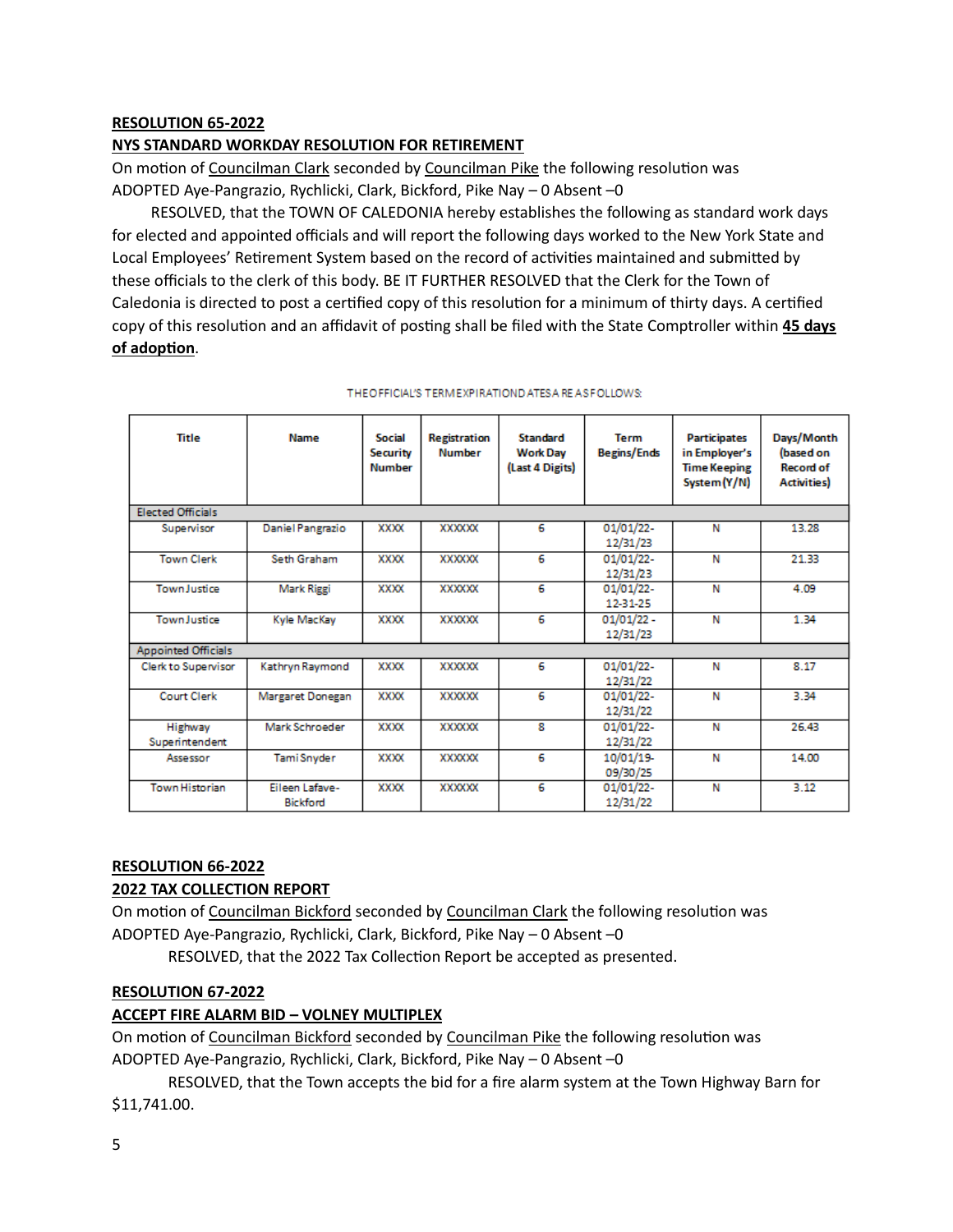#### **RESOLUTION 68-2022**

#### **AUTHORIZATION TO SPEND ARPA FUNDS FOR FIRE ALARM**

On motion of Councilman Bickford seconded by Councilman Clark the following resolution was ADOPTED Aye-Pangrazio, Rychlicki, Clark, Bickford, Pike Nay – 0 Absent –0

RESOLVED, that the Town will expend \$11,741.00 of ARPA money to pay for the new alarm system at the Town Barns.

#### **RESOLUTION 69-2022**

#### **CULVERT PIPE – LANE ENTERPRISES**

On motion of Councilman Clark seconded by Councilman Pike the following resolution was ADOPTED Aye-Pangrazio, Rychlicki, Clark, Bickford, Pike Nay – 0 Absent –0

RESOLVED, that the Town accepts the bid for a culvert pipe for \$47,000.00.

#### **RESOLUTION 70-2022**

# **AUTHORIZATION TO SPEND ARPA FUNDS FOR CULVERT PIPE**

On motion of Councilman Bickford seconded by Councilman Pike the following resolution was ADOPTED Aye-Pangrazio, Rychlicki, Clark, Bickford, Pike Nay – 0 Absent –0

RESOLVED, that the Town will expend \$47,000.00 of ARPA money to pay for a culvert pipe from Lane Enterprises.

#### **RESOLUTION 71-2022**

#### **ROCHESTER COLONIAL – HANDICAP ACCESSIBLE DOORS**

On motion of Councilman Bickford seconded by Councilman Clark the following resolution was ADOPTED Aye-Pangrazio, Rychlicki, Clark, Bickford, Pike Nay – 0 Absent –0

RESOLVED, that the Town accepts the bid for handicap accessible doors from Rochester Colonial for \$16,488.00.

#### **RESOLUTION 72-2022**

# **AUTHORIZATION TO SPEND ARPA FUNDS FOR HANDICAP ACCESSIBLE DOORS**

On motion of Councilman Clark seconded by Councilman Pike the following resolution was ADOPTED Aye-Pangrazio, Rychlicki, Clark, Bickford, Pike Nay – 0 Absent –0

RESOLVED, that the Town will expend \$16,488.00 of ARPA money to pay for handicap accessible doors for the Town Hall.

#### **AUDIT OF ABSTRACT OF PAID VOUCHERS AND TRIAL BALANCES / MONTHLY SUPERVISOR'S REPORT**

The Board audited the Abstract of paid Vouchers, trial balances and monthly supervisor's report.

# **RESOLUTION 73-2022**

**PAYMENT OF BILLS**

On motion of Councilwoman Rychlicki seconded by Councilman Pike the following resolution was ADOPTED Aye-Pangrazio, Rychlicki, Clark, Bickford, Pike Nay – 0 Absent –0

RESOLVED, that the bills be paid in the following amounts:

| <b>GENERAL FUND A</b>  | Voucher #'s 90-130                           | \$13,919.17 |
|------------------------|----------------------------------------------|-------------|
| <b>GENERAL FUND B</b>  | Voucher #'s 97, 106, 108, 112, 113, 117, 131 | S 4029.24   |
| <b>HIGHWAY FUND DB</b> | Voucher #'s 32-46                            | \$76,126.47 |
| <b>GRAND TOTALS</b>    |                                              | \$94,074.88 |